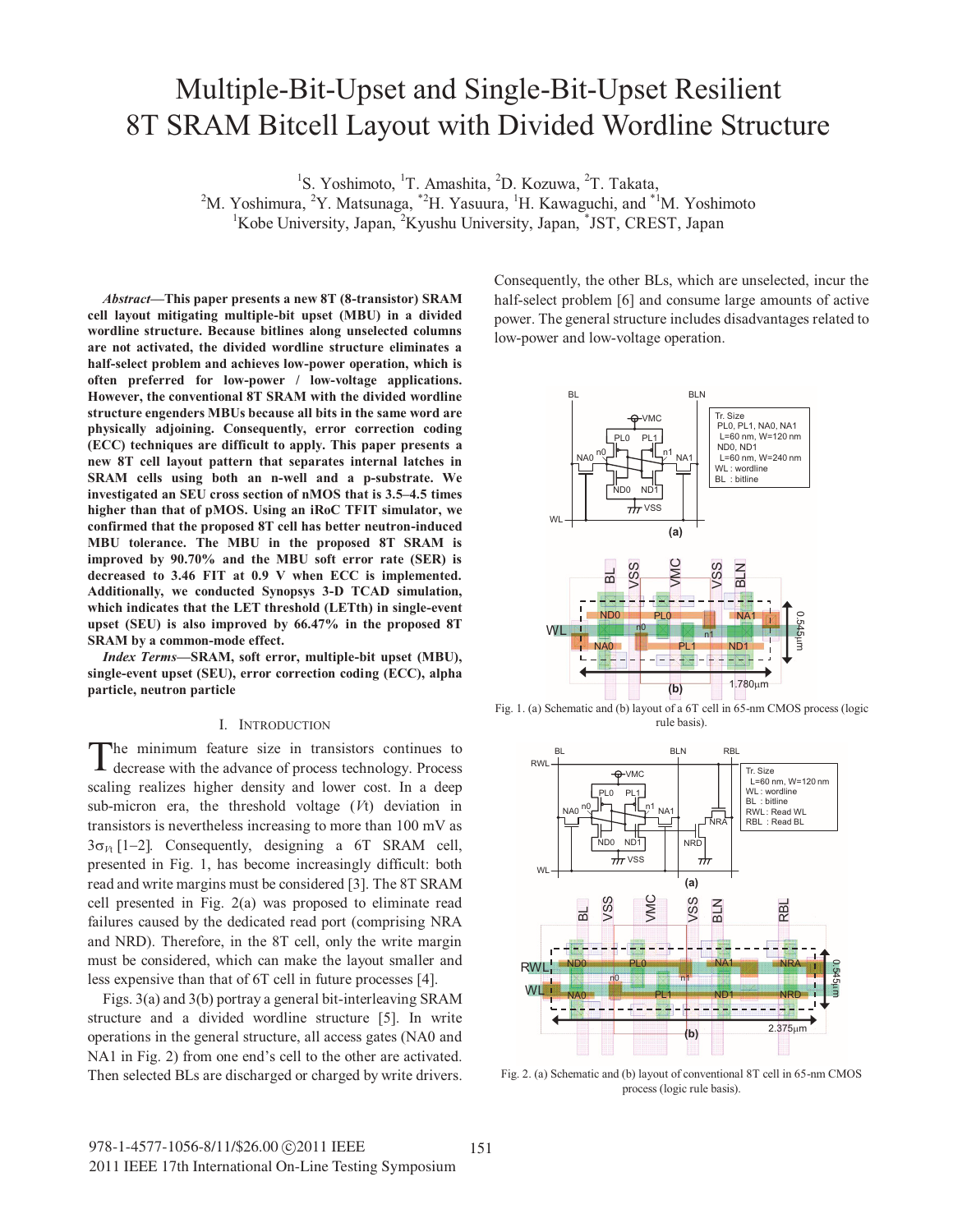The divided wordline structure separates one word from others, and a large multiplexer (MUX) outputs a selected word. Only the BLs in the selected columns are only discharged, which can obviate the half-select problem and achieve low power operation. However, a conventional 8T SRAM with a divided wordline structure retains the MBU problem in a word. Fig. 3(c) presents the conventional 8T cell layout and alignment pattern. The conventional bilaterally symmetric allocation produces two adjacent latches (Latch-0 and Latch-1). Therefore, two-bit upset in the horizontal direction can easily occur from a heavy-ion strike. Furthermore, the two adjoining nodes (n00 and n10) are n-diffusions, for which the critical linear energy transfer ( $LET_{\text{crit}}$ ) is a quarter or less than that of p-diffusion [7]; avoiding the MBU in a word is difficult in a conventional 8T cell.

As described herein, we propose a novel MBU-tolerant 8T SRAM cell layout and its alignment pattern. As presented in Fig. 4, a pMOS (PL0), nMOSes (ND0, NA0, ND1, NA1), pMOS (PL1), and nMOSes (NRA and NRD) form p-n-p-n diffusions. The internal latches are separated and not adjoining. The sensitive nMOSes (ND0 and ND1) are adjacent in a single cell, thereby, enhancement of a SER tolerance can be expected using a common-mode effect [8]. Results show that the proposed 8T cell layout achieves MBU tolerance, even in the divided wordline structure.









Fig. 4. Proposed 8T cell layout and alignment pattern.

II. SOFT-ERROR SIMULATION RESULTS

# A. TFIT simulation

*A. TFIT simulation*  For simulating soft errors caused by heavy ions and neutrons on semiconductor devices, iRoC TFIT is an useful tool [9]. Fig. 5 presents the TFIT simulation flow diagram. In reality, TFIT has a database of disturb currents and soft-error behaviors extracted from the Synopsys TCAD simulator, which is fitted to measurement data. In the TFIT simulation flow, we used a 65-nm generic CMOS database and a 65-nm PTM model for SPICE simulations.

Figs. 6 and 7 respectively present SEU cross sections of nMOSes (ND1 = ND2 = ND and NA1 = NA2 = NA) and  $pMOS$  (PL1 = PL2 = PL) in a latch. The cross section is defined by an area in which a heavy ion strikes and a cell is flipped. The LET of a heavy ion was varied from 10 to 90  $fC/\mu m$ . The cross section area was set from the center of the drain diffusion. We observed that the cross sections at 0.9 V are 70–75% larger than at 1.3 V. Fig. 8 presents that the SEU cross section ratios of nMOS to pMOS are 3.5–4.5. The proposed cell layout has nMOSes in the middle and because the sensitive n-diffusions are separated in two adjoining cells. Therefore, it can decrease the horizontal MBUs.

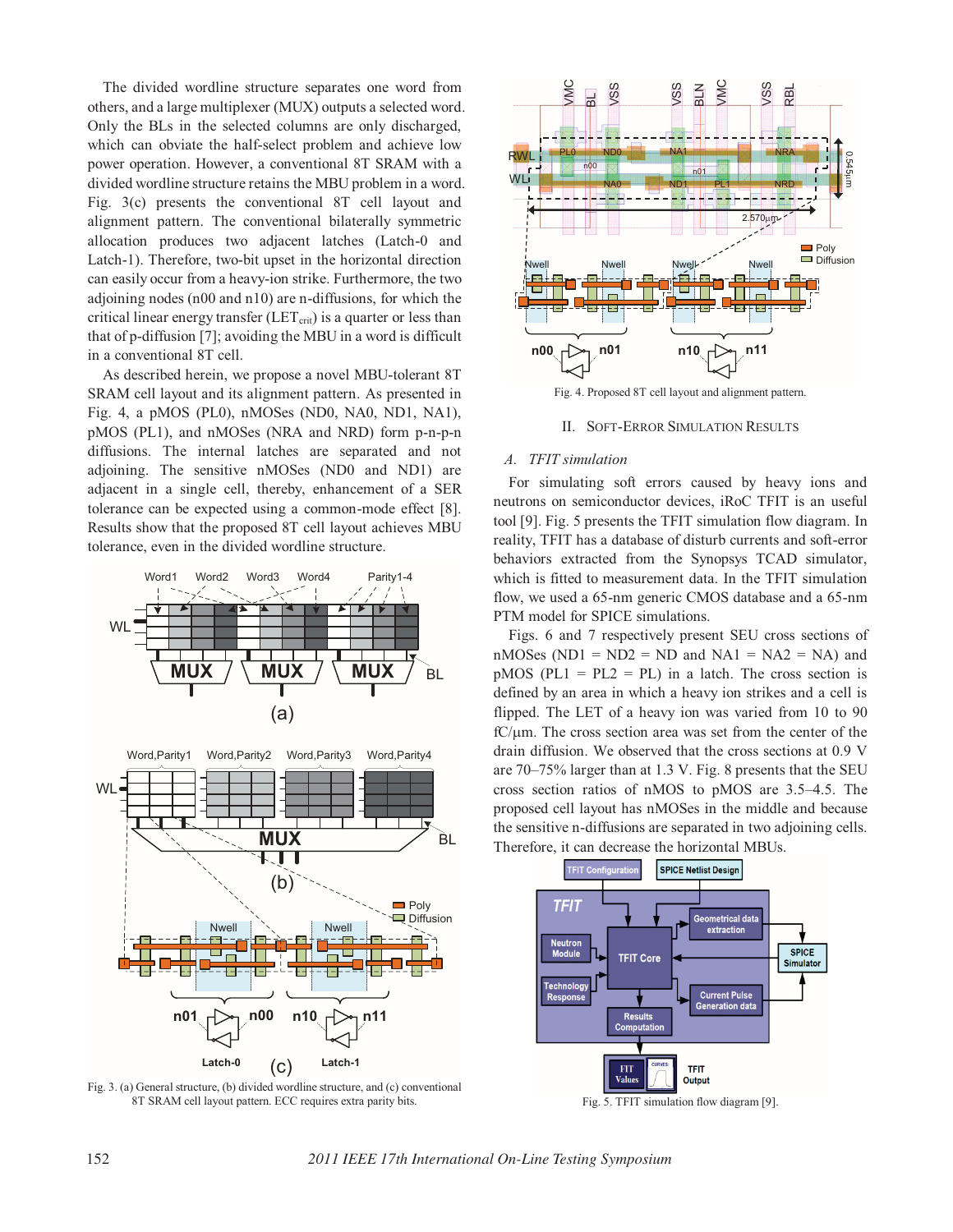

Fig. 6. SEU cross section in nMOSes (shared drain diffusion of ND and NA).



Fig. 8. Cross section ratio of nMOS to pMOS.

We also investigated neutron-induced MBU SER considering both horizontal and vertical directions, and compared the conventional and proposed 8T layout patterns. The TFIT has a neutron-induced SER database fitted to sea level in New York. The SRAM data pattern was set as random and the memory capacity was assumed as 1 Mb. Fig. 9 portrays the MBU FIT and the error patterns in the conventional 8T cell at 0.9 V. The MBUs in the vertical direction can be corrected by ECC, but the two-bit or more upsets in the horizontal direction are not, which might cause important problems such as system failure.

TABLE I NEUTRON-INDUCED MBU AT 0.9-1.3 V *Type* **VDD** [V] w/o ECC [FIT] w/ ECC [FIT] MBU Reduction *Conv. 8T*  0.9 111.92 37.20 -66.76%<br>1.0 85.87 27.85 -67.56%  $-67.56%$ 1.1 64.68 20.77 -67.89%<br>1.2 43.79 13.60 -68.95% 1.2 43.79 13.60 -68.95%<br>1.3 37.12 11.50 -69.02%  $-69.02\%$ *Prop. 8T*   $\begin{array}{cccc} 0.9 & \hspace{1.5cm} 92.78 & \hspace{1.5cm} 3.46 & \hspace{1.5cm} -96.27\% \\ 1.0 & \hspace{1.5cm} 68.49 & \hspace{1.5cm} 2.57 & \hspace{1.5cm} -96.24\% \end{array}$  $1.0$   $68.49$   $2.57$   $-96.24\%$ <br>  $1.1$   $50.04$   $1.82$   $-96.36\%$  $-96.36%$ 1.2 32.68 1.06 -96.74%<br>1.3 26.79 0.85 -96.81%  $-96.81%$ 



■ MBU in the same word ■ MBU in different words



Fig. 10. Neutron-induced MBU improvement at 0.9 V in a divided wordline structure: conventional and proposed 8T SRAMs.

TABLE I presents neutron simulation results obtained at 0.9–1.3 V. Fig. 10 shows that, in the divided wordline structure with the conventional 8T cell, the MBU reduction by ECC is 66.76% at 0.9 V. It is 96.27% in the proposed 8T cell because the internal latches are separated by the n-well and p-substrate. The MBU in the same word is improved by 90.70%. The MBU SER is calculated as 3.46 FIT in ECC.

*B. Synopsys 3-D TCAD simulation*  We investigated an SEU tolerance in the proposed 8T SRAM layout using Synopsys 3-D TCAD simulation [10].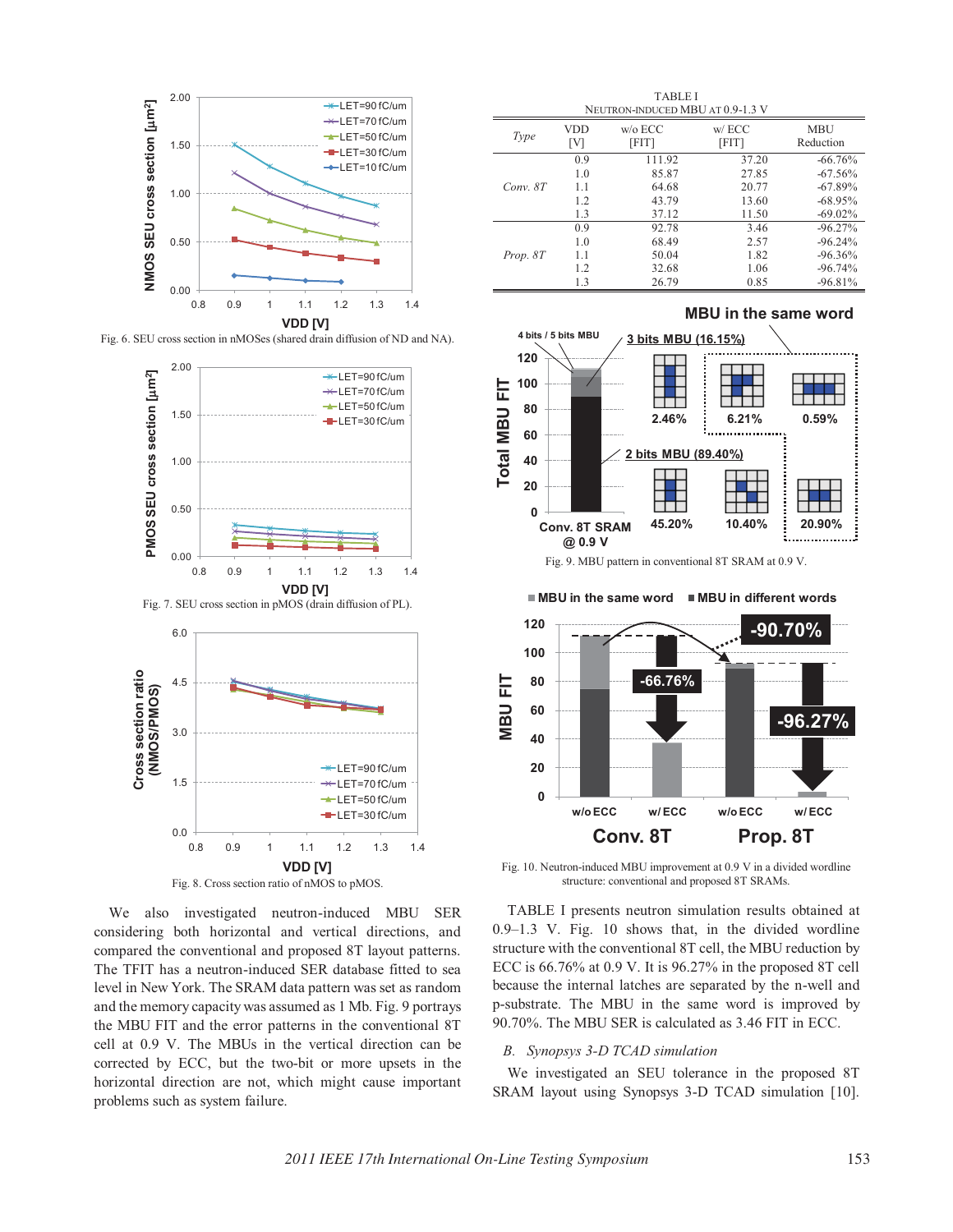The proposed 8T cell has two internal nodes (N1 and N0) of nMOSes (ND and NA) in the middle. The distance between the nodes is 0.46 µm. When a heavy ion strikes an area around them, these nodes are pulled down; in this case, the SEU tolerance is expected to be improved because of the common-mode effect. However, the conventional 8T cell has nMOSes separated by n-wells and has no common-mode effect. In this simulation, two nMOSes (ND0 and ND1) in the proposed 8T cell and one nMOS (ND1) in the conventional 8T cell were made with 65-nm 3-D device models [11]. The other transistors were based on the PTM 65-nm SPICE model. The gate length and width of the nMOS were set respectively to 60 nm and 120 nm.

Fig. 11 portrays a cross section of an nMOS: Fig. 11(a) shows the case of the conventional 8T cell, Fig. 11(b) shows the proposed 8T cell case. The heavy ion strike occurs at 0.23 m, which is distant from the edge of the drain node. Fig. 12 presents internal waveforms. The conventional 8T cell was flipped by the impact, although the proposed 8T cell is not flipped by the common-mode effect. Fig. 13 shows an LET threshold (LETth) improvement in the proposed 8T SRAM cell at 0.9 V. The common-mode effect enhances LETth from 1.360 MeV to 2.264 MeV (+66.47%).



Fig. 11. Cross sections of nMOS in (a) conventional and (b) proposed 8T cells. The LET of the heavy ion is 5.49 MeV.



Fig. 12. Waveforms of internal nodes' (N1 and N0) voltages and disturb currents in (a) conventional and (b) proposed 8T cells.



Fig. 13. LETth improvement at a supply voltage of 0.9 V.

III. AREA AND POWER COMPARISONS

The proposed 8T SRAM layout has an area overhead because of its p-n-p-n diffusion. In addition, the divided wordline structure requires an extra AND gate for each word. In this subsection, we mention the overheads in the proposed layout.

| <b>TABLE II</b>                    |                                                             |                 |             |
|------------------------------------|-------------------------------------------------------------|-----------------|-------------|
| <b>SRAM ARRAY FEATURES</b>         |                                                             |                 |             |
|                                    | Conv. 6T                                                    | Conv. 8T        | Prop. 8T    |
|                                    | <b>SRAM</b>                                                 | <b>SRAM</b>     | <b>SRAM</b> |
| Cell area [ $\mu$ m <sup>2</sup> ] | 0.9701/cell                                                 | 1.294/cell      | 1.401/cell  |
| (ratio to 6T)                      | $(\times 1.00)$                                             | $(\times 1.33)$ | (x 1.44)    |
| Array style                        | Bit interleaving                                            | Divided WL      | Divided WL  |
| Configuration                      | B bits/word $\times$ 8 words/row $\times$ 256 cells/bitline |                 |             |
| ECC                                | 1-bit correction                                            |                 |             |
|                                    |                                                             |                 |             |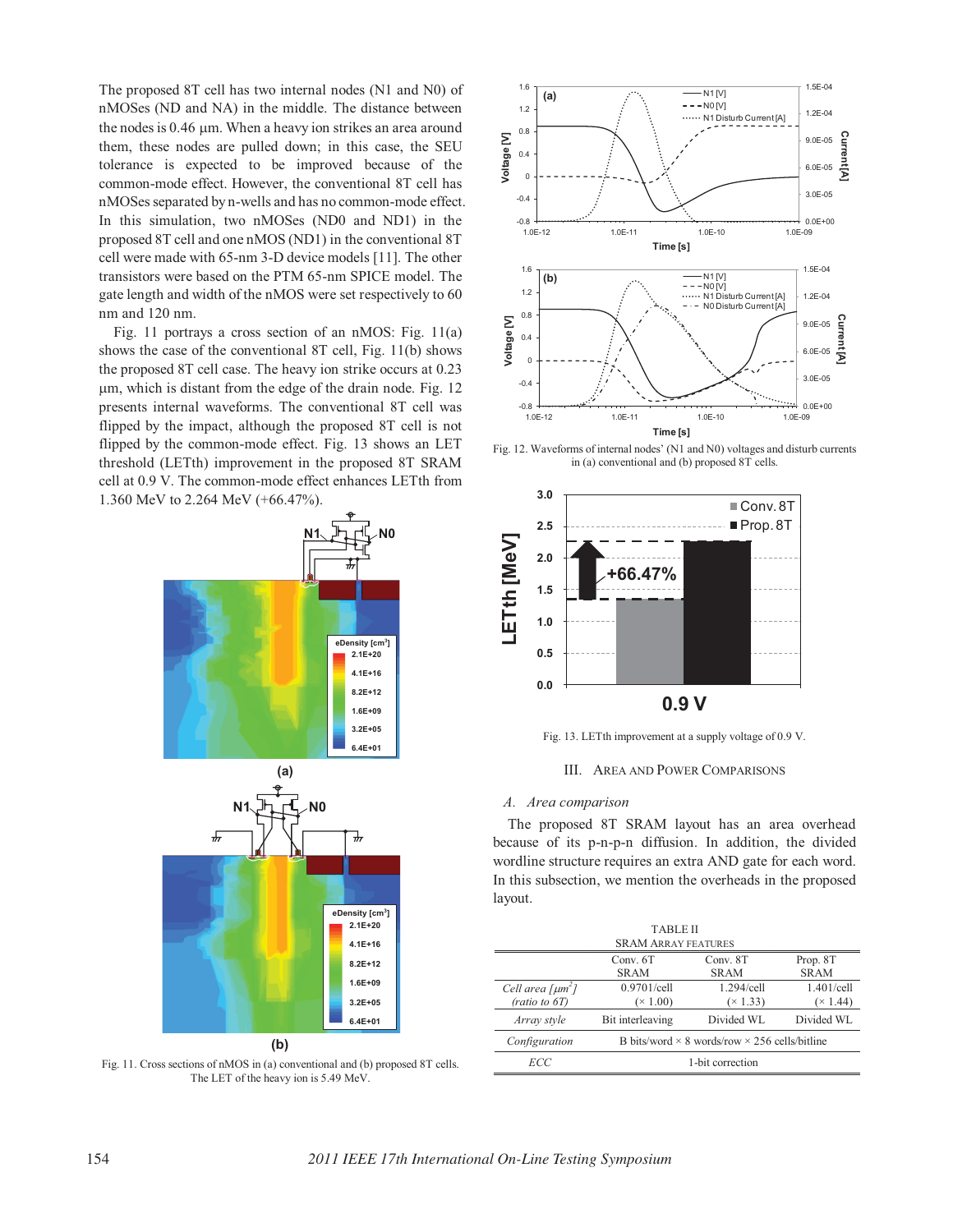TABLE II shows a cell area comparison (a conventional 6T cell, a conventional 8T cell, and the proposed 8T cell). The cells are all designed in a 65-nm CMOS logic rule, as illustrated in Figs. 1, 2, and 4. The conventional and the proposed 8T cell respectively exhibit cell area overhead values that are 33.43% and 44.38% greater than that of the conventional 6T cell.

Fig. 14 shows area overhead on an SRAM macro level for different bits/word ratios (B in TABLE II). The conventional 6T SRAM macro has the bit-interleaving structure. The conventional and the proposed 8T SRAM macro have a divided wordline structure. The cell arrays consist of eight words/row and 256 cells/bitline. The SRAM macros are equipped with 1-bit correcting ECC. The word width (B) increases concomitantly with decreased array area overheads. The proposed 8T SRAM is 48.45% larger than the conventional 6T SRAM when using 64 bits/word.



Fig. 14. Area overhead on an SRAM array level for various numbers of bits/word (B in TABLE II).

The proposed 8T SRAM layout presents disadvantages in terms of the area overhead. However, it improves the minimum operating voltage.

Fig. 15 portrays bit error rates (BERs) in the 6T SRAM and the proposed 8T SRAM for the worst-case conditions (FS corner and 125°C). A static noise margin (SNM) is used as a metric to evaluate the BERs [12]. The proposed 8T SRAM can eliminate the half-select problem. Therefore, the minimum operating voltage is reduced from 0.88 V to 0.43 V (0.45-V improvement). The minimum operation voltage is defined at a BER of 10-6.

Fig. 16 presents operating powers in the conventional 6T SRAM and the proposed 8T SRAM (when read/write = 50/50 and the power worst corner: the FF corner and 125°C). The memory capacity is 1 Mb, and the clock cycle is set to 10 MHz. Although the proposed 8T SRAM consumes extra power because of its single-ended read port, the operating voltage can be decreased. The power is therefore improved by 77.21%. Consequently, the proposed 8T SRAM achieves low-voltage and low-power operation.



Fig. 15. Bit error rates (BER) in the proposed 8T SRAM and the conventional 6T SRAM. The minimum operation voltage is defined at a BER of  $10^{-6}$ .



Fig. 16. Operating powers in (a) the conventional 6T SRAM and (b) the proposed 8T SRAM.

## IV. CONCLUSION

We proposed an MBU-tolerant 8T SRAM cell layout with the divided wordline structure. The proposed layout improves MBU in the divided wordline by 90.70%. Moreover, the MBU SER is decreased to 3.46 FIT at a supply voltage of 0.9 V. TCAD simulation of results revealed that the proposed 8T cell layout improves LETth by 66.47% because of the common-mode effect. The proposed 8T SRAM array has 48.38% greater area overhead compared to the conventional 6T SRAM. However, the minimum operation voltage can be improved by 0.45 V. Therefore, the operation power is decreased by 77.21%. Results show that the proposed 8T cell layout enhances soft-error reliability in the divided wordline structure and that it can achieve low-power and low-voltage operation.